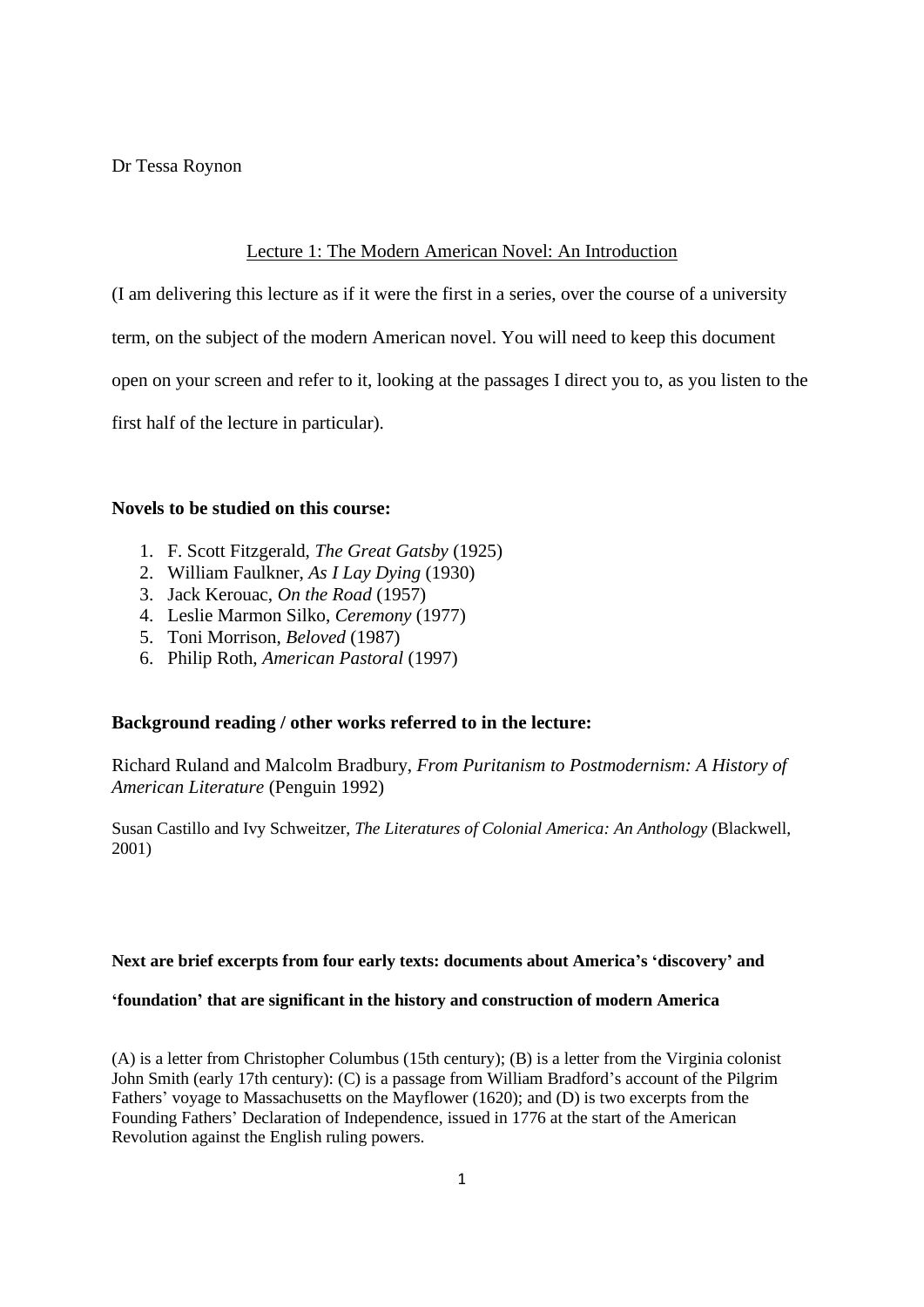#### **A)** From the letter of Christopher Columbus, 1493, about his first voyage of 1492. Translated

anonymously from the Latin in 1892. Repr. in ed. Susan Castillo and Ivy Schweitzer, *The Literatures of Colonial America: An Anthology* (Blackwell, 2001), 24-25.

From this place I saw another island to the east, distant from this Juana 54 miles, which I called forthwith Hispana and I sailed to it. [. . .] This island is surrounded by many very safe and wide harbours, not excelled by any others that I have ever seen. Many great and salubrious rivers flow through it. There are also many very high mountains there. All these islands are very beautiful, and distinguished by various qualities; they are accessible, and full of a great variety of trees stretching up to the stars; the leaves of which I believe are never shed, for I saw them as green and flourishing as they are usually in Spain in the month of May; some of them were blossoming, some were bearing fruit, [. . .] each one was thriving in its own way. The nightingale and various other birds without number were singing, in the month of November, [. . .] exceed belief, unless one has seen them.

 . . .This Hispana, moreover, abounds in different kinds of spices, in gold, and in metals. On this island, indeed, [. . .], the inhabitants of both sexes go always naked, just as they came into the world, except some of the women, who use a covering of a leaf or some foliage, or a cotton cloth, which they make themselves for that purpose.

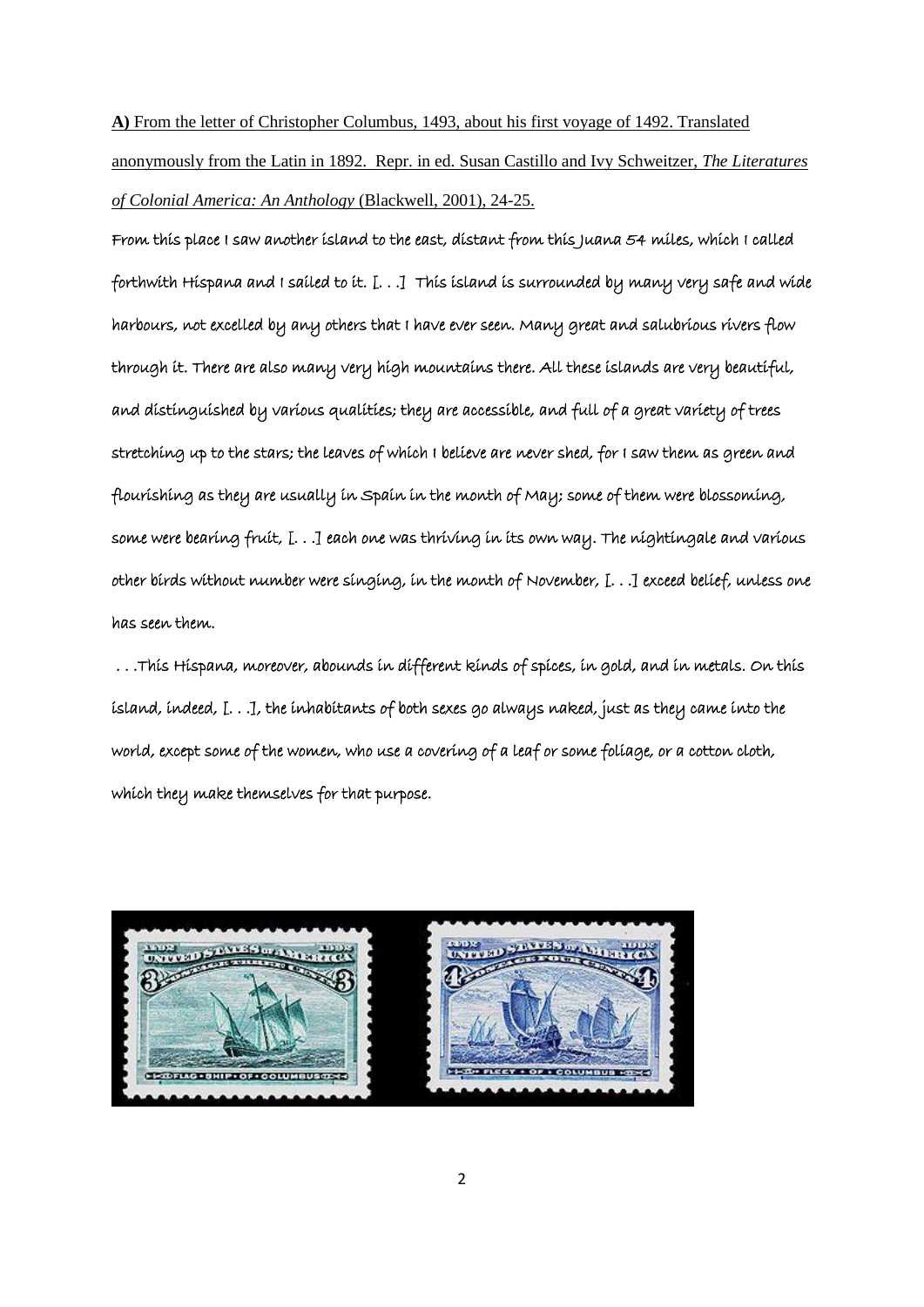B) From John Smith, 'A Description of New England', 1616. Repr. in Castillo and Schweitzer,



*Literatures of Colonial America* 203-204.

A print dating from 1870, illustrating Pocahontas saving John Smith's life.

I am not so simple to thinke that ever any other motive than wealth will ever erect there a common wealth, or draw company from their ease and humors at home, to stay in New England to effect my purposes . . . .

My purpose is not to perswade children from their parents, men from their wives, nor servants from their masters; [. . .] but that each Parish, or Village, in Citie, or Country, that will but apparel their fatherlesse children of thirteene or foureteene yeeres of age, or young married people that have small wealth to live on, here by their labour my live exceeding well. Provided always, that first there be a sufficient power to command them [ . . .] the Master, by this, may quickly grow riche, these may learne their trades themselves to doe the like, to a generall and incredible benefit for the King and Country, Master and Servant.

. . . Religion above all things should move us, especially the Clergies, if we are religious, to shew our faith by our works, in converting those poore Salvages to the knowledge of God.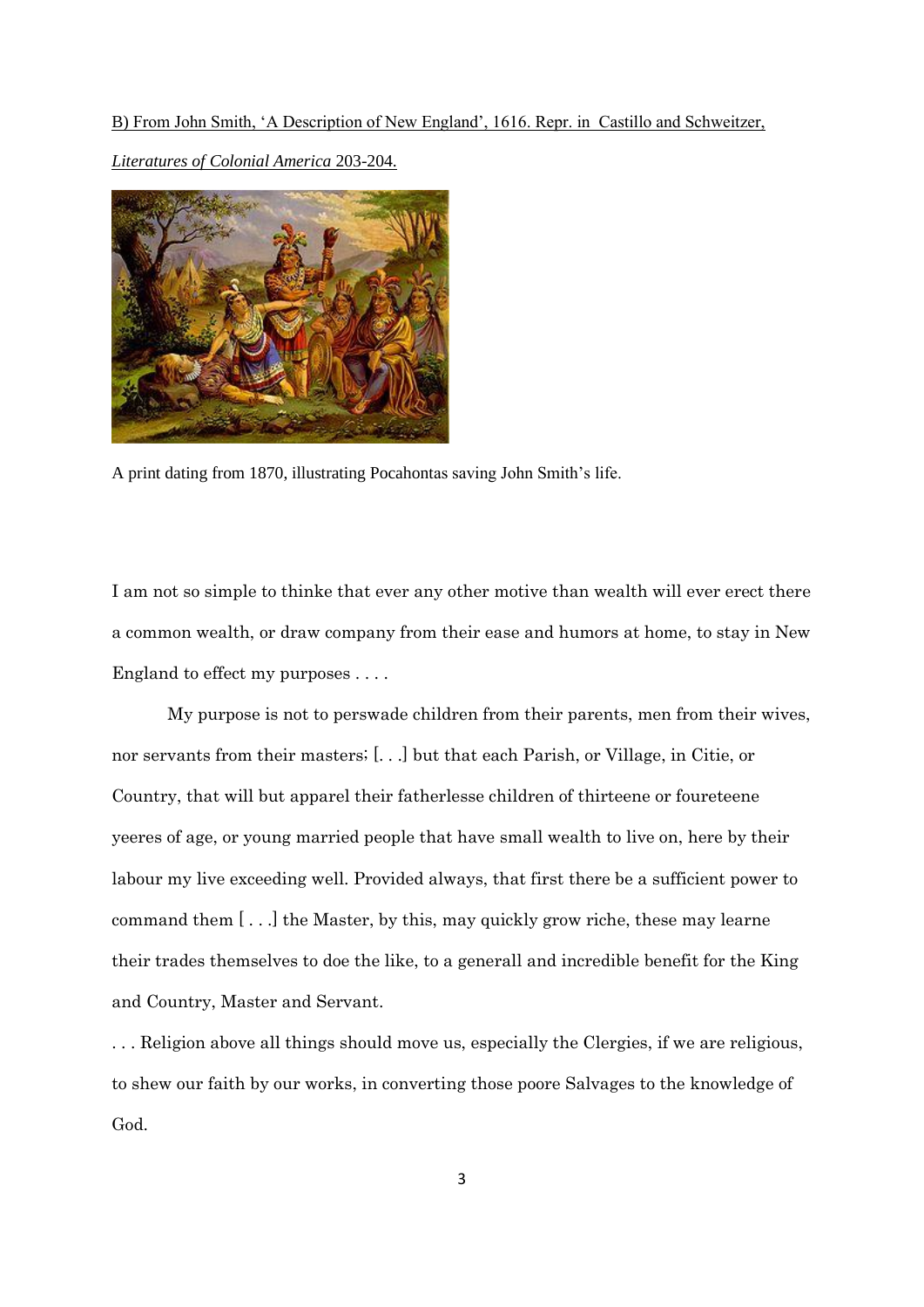#### C) From William Bradford, *Of Plymouth Plantation*, Book I, Chapter IX,

### 'Of their Voyage, and how they Passed the Sea; and of their Safe Arrival at Cape Cod'.

# Repr. in Castillo and Schweitzer, *Literatures of Colonial America* 257-66.

. . . After a long beating at sea they fell with that land which is called Cape Cod; the which being made and certainly known to be it, they were not a little joyful. [. . .] But after they had sailed that course about half the day, they fell amongst dangerous shoals and roaring breakers, and they were so far entangled therewith as they conceived themselves in great danger; and the wind shrinking upon them withal, they resolved to bear up again for the Cape and thought themselves happy to get out of those dangers before night overtook them, as by God's good providence they did.  $[...]$ 

But here I cannot but say and make a pause, and stand half amazed at this poor people's present condition; and so I think will the reader, too, when he well considers the same. Being thus passed the vast ocean, and a sea of troubles before in their preparation, [...] they had now no friends to welcome them nor inns to entertain or refresh their weatherbeaten bodies; no houses or much less towns to repair to, to seek for succour. It is recorded in Scripture 4 as a mercy to the Apostle and his shipwrecked company, that the barbarians showed them no small kindness in refreshing them, but these savage barbarians [...] were readier to fill their sides with arrows than otherwise. And for the season it was winter, and they that know the winter of that country know them to be sharp and violent and subject to cruel and fierce storms, dangerous to travel to known places, much more to search an unknown coast. Besides, what could they see but a hideous and desolate wilderness, full of wild beasts and wild men – and what multitudes there might be of them they knew not.